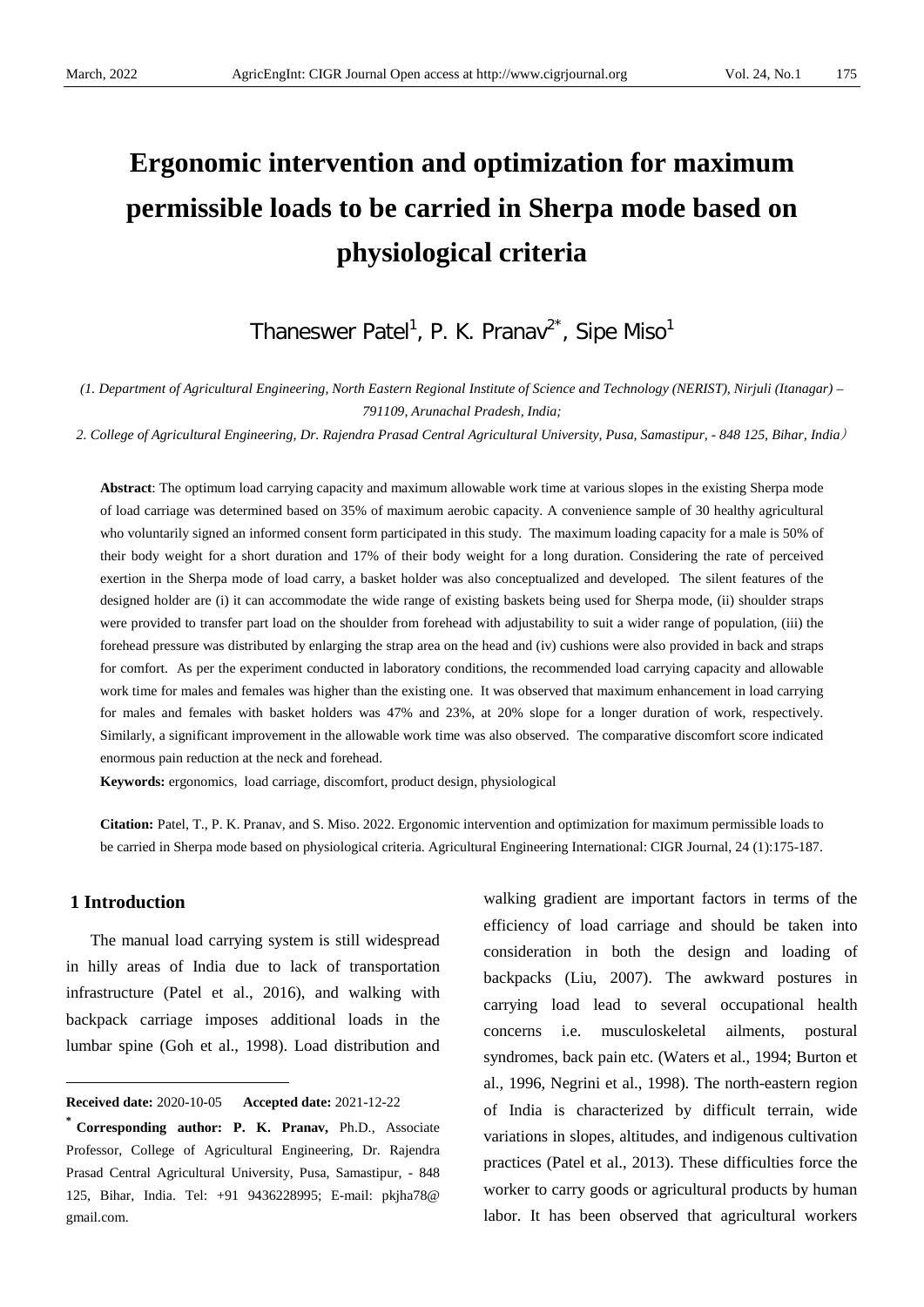carry the load mostly in Sherpa mode in these difficult terrains to keep both hands free during operation (Patel et al., 2013). In this mode, the load hangs on the back with strap support from the forehead (Figure 1). This method of load-carrying causes a very frequent accident and creates pain in the spinal cord in the long term.

It is commonly believed that an individual can carry out a task without much difficulty as long as the physiological demands for the particular task do not exceed their maximum aerobic power (Saha et al., 1979). Determining the safe and efficient methods of load carriage has been the subject of interest of many researchers (Robertson et al., 1982; Holewijn, 1990; Hong et al., *2*000; Stuempfle et al., 2004; Bastien et al., 2005; and Liu, 2007) from decades to examine the physiological, postural, gait and subjective responses. Determining the optimum methods of load carriage has been limited mainly to investigations with military personnel and hikers (Keren et al., 1981; Knapik et al., 1996; Simpson et al., 2017; Foster and Lucia, 2007; Lloyd and Cooke, 2000; and Quesada et al., 2000), and the findings of same cannot be applicable for Sherpa mode of load-carrying where the load is distributed mostly on the head and neck. Hence, the present study was undertaken to assess the optimum load carrying capacity (within the physiological limit of 35% of  $VO<sub>2max</sub>$ ) and maximum allowable work time (MAWT) for agricultural workers that can be carried by them comfortably on various slopes and loads at specified walking speeds. Further, an ergonomic intervention was also intended to improve the load-carrying capacity in the same mode.





Figure 1 Sherpa mode of load carriage used by female agricultural workers

## **2 Materials and methods**

The methodology of the study includes the design and development of a basket holder as an ergonomic intervention and its evaluation by calculating the optimum load-carrying capacity as well as MAWT. Saha et al. (1979) defined the acceptable workload as the level of physical activity which can be sustained by an individual in 8 hour working day in a physiologically steady state without any fatigue or discomfort.

# **2.1 Basket holder for Sherpa mode**

The design requirement for basket holder was as follows based on the problems reported in the existing Sherpa mode

(1) To maintain the traditional method of load carry with better safety, comfort and work output.

(2) To utilize the wide range of existing baskets being used for Sherpa mode.

(3) To transfer part load on the shoulder from the forehead.

(4)To reduce the forehead pressure by enlarging the strap area on the head.

(5)To provide a cushioning effect in the back and straps for better comfort.

(6)To suit the extensive range of population with gender-friendly.

## **2.2 Design of basket holder and head strap**

Based on the available information and research inputs gathered therefrom, various ideas were hypothesized to explore possible means to design and develop an improved load carrying basket cap and holder. A series of cap sketches were explored/optioned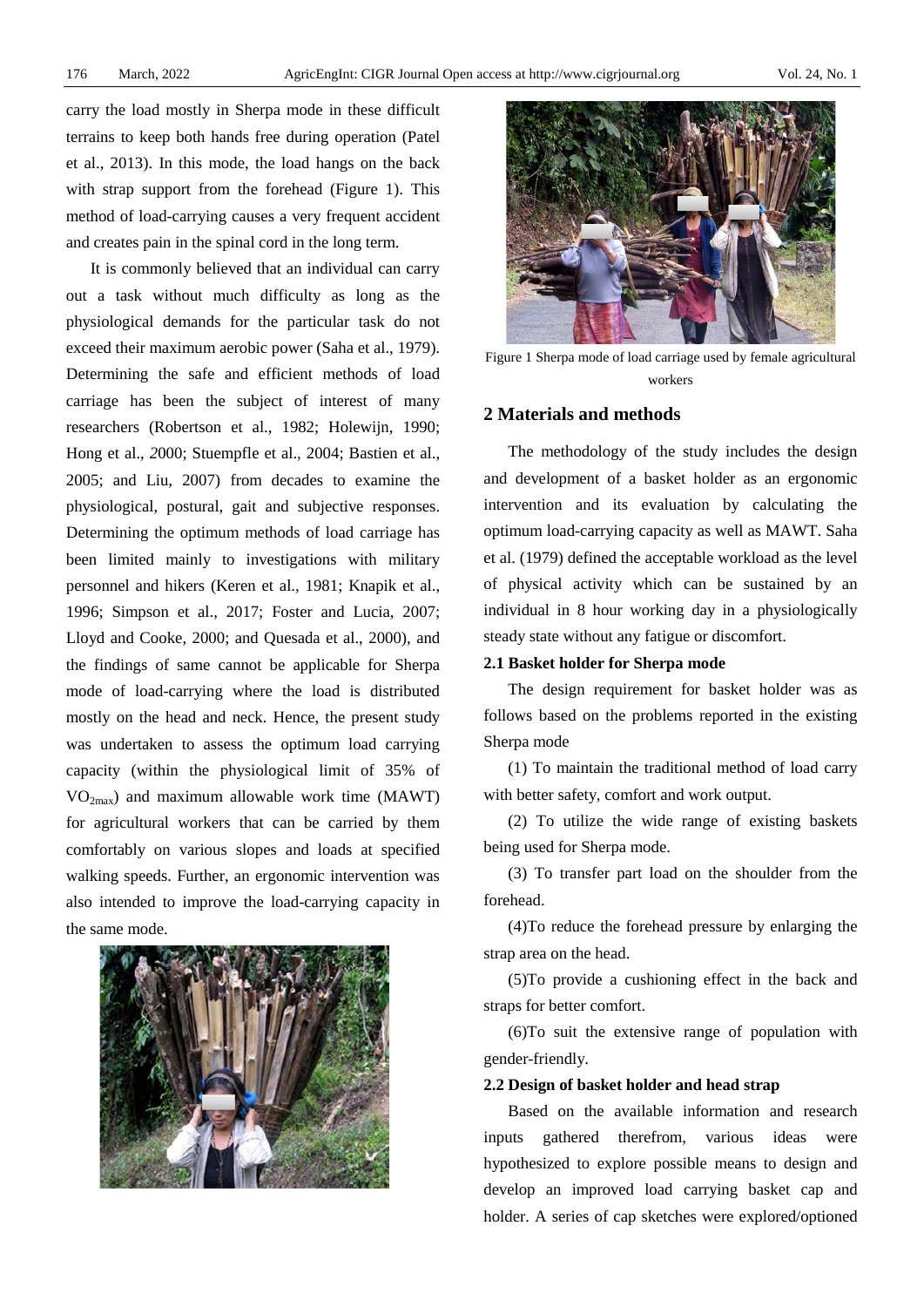for product outlook and working principle. Some of the competent thoughts for the proposed load carriage cap





(a) Conceptual head strap model-01 (b) Conceptual head strap model-02 (c) Conceptual head strap model-03 (d) Conceptual head strap model-04 Figure 2 Conceptual head strap design for some feasible solutions



An adjustable basket holder was designed to grip different sizes of baskets based on diameter and length. The basket holder and head strap were designed as per the anthropometric database of male and female agricultural workers of Arunachal Pradesh. Due to the varying shape and size of the basket, the basket holder was provided with an adjustable strap (buckle) at the

shoulder, the top circumference of the holder, the holder's vertical length, and at the waist. The basket holder and head strap were made of polyester fabric with expanded polyethylene (EPE) foam sheet for the cushioning effect. Dimensions of the head strap and basket holder were given in Figures 3 and 4.







Figure 3 Isometric view of the improved head strap with dimensions



Figure 4 Isometric view of improved basket holder with dimensions

## are shown in Figure 2.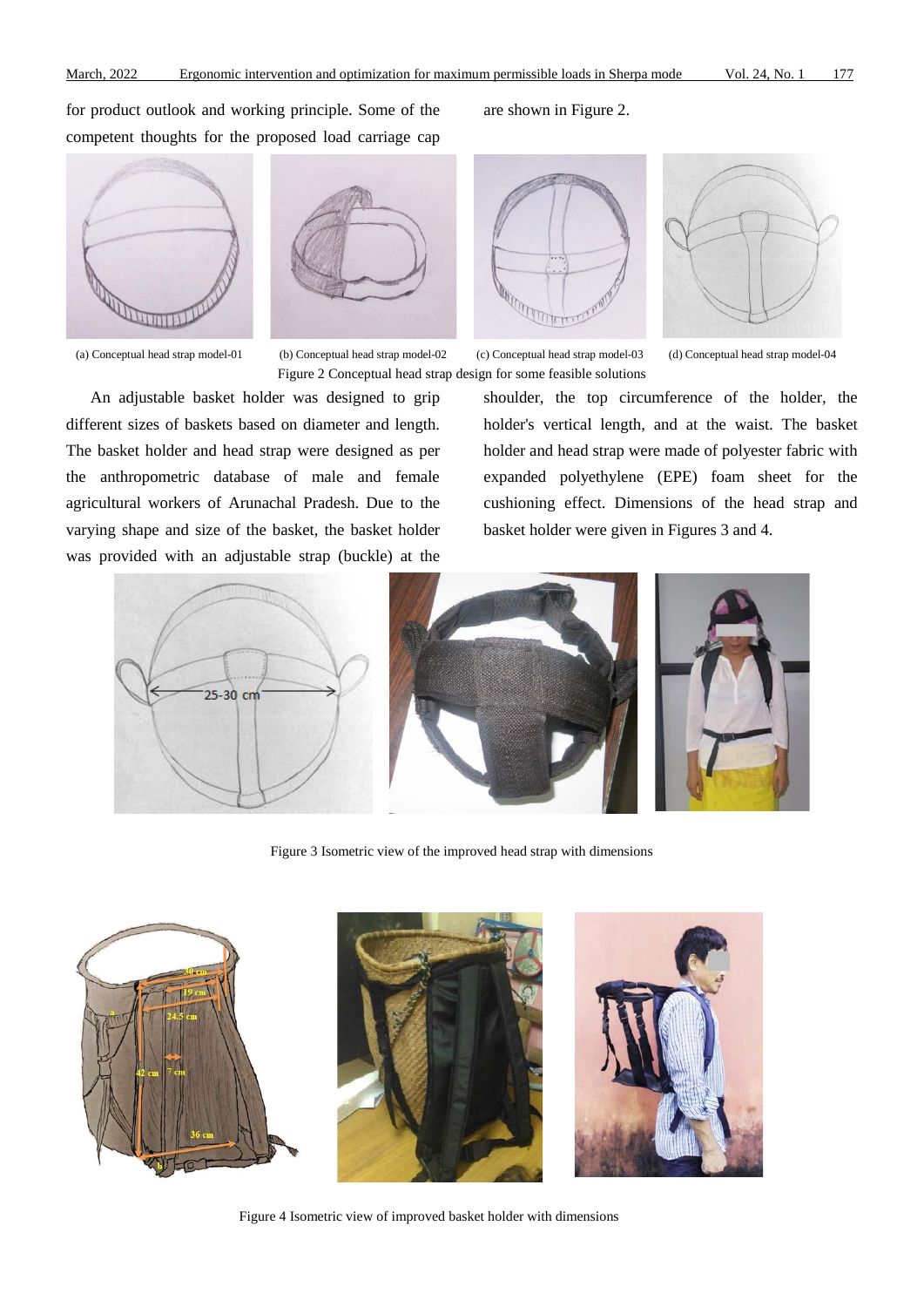# **2.3 Calculation of load capacity and MAWT**

# 2.3.1 Selection of subject

Eighteen male and twelve female agricultural workers served as the participant to conduct this experiment. Initially, participants were screened and excluded from the study if they had reported any past or current musculoskeletal disorder or lower-back pain at the time of the experiment. Each participant has intimated the purpose of this study, and written consent was obtained. Their body mass index (BMI) was computed using weight and height parameters by Equation 1 (). Body surface area (BSA) was also calculated by using the Dubois formula.

BMI (kg m<sup>-2</sup>)= W/H<sup>2</sup> (1) BSA (m<sup>2</sup>) = 71.84 W  $^{0.425} \times$  H  $^{0.725}$  (2) where,  $W = body$  weight in kg,  $H = body$  height in

cm

2.3.2 Participant physical characteristics

Participant body weight was measured to the nearest 0.1 kg and height to the nearest 0.1 cm with wearing minimal clothing and no shoes. Selected participants had work experiences of at least five years in agricultural activities. Their ages ranged from 18 to 38 years, bodyweight from 45 to 62 kg, and heights from 1.45 to 1.67 m. Characteristics of participants regarding age, stature, weight, experience, BMI, etc. are given in Table 1. All the selected participants were found within the normal range of BMI (18.5–24.9 kg m<sup>-2</sup>).

**Table 1 Summary of the physical characteristics of the participants**

| Particulars                | Male   |      |        | Female |  |  |
|----------------------------|--------|------|--------|--------|--|--|
|                            | Mean   | SD   | Mean   | SD     |  |  |
| Age, yrs                   | 32.00  | 4.86 | 25.33  | 2.16   |  |  |
| Stature, cm                | 159.40 | 4.93 | 149.10 | 4.25   |  |  |
| Weight, kg                 | 55.72  | 3.91 | 48.25  | 3.96   |  |  |
| Experience, yrs            | 9.90   | 2.88 | 6.90   | 1.84   |  |  |
| BSA, m <sup>2</sup>        | 1.57   | 0.08 | 1.40   | 0.07   |  |  |
| BMI, $kg \, \text{m}^{-2}$ | 21.95  | 0.90 | 21.70  | 0.80   |  |  |

## **2.4 Experimental design**

The study was conducted in controlled laboratory conditions to calculate the load-carrying capacity at the various percent body weight (% of BW) and slopes for male and female agricultural workers in Sherpa mode with and without designed basket holder considering the following independent and dependent variables are given in Table 2.

#### **Table 2 Independent and dependent variables of the study**

| A) Independent variables             | level          |                               |
|--------------------------------------|----------------|-------------------------------|
| Mode of load carrying                | $\overline{c}$ | Sherpa mode, Sherpa mode with |
|                                      |                | basket holder                 |
| Load                                 | 4              | 15%, 25%, 35% and 45% BW      |
| Grade                                | 5              | 0%, 5%, 10%, 15% and 20%      |
| Speed of walking                     | 1              | 2.5 km $h^{-1}$               |
| Subjects                             | 30             | 18 Male and 12 Female         |
| B) Dependent variables               |                |                               |
| Volume of oxygen consumption $(VO2)$ |                |                               |
| Body parts discomfort score          |                |                               |

#### **2.5 Measurement protocols**

The study was conducted under the controlled laboratory conditions of 22–28℃ and 60–65% relative humidity at the same hour of the day between 9.00 a.m. and 1.00 p.m. every day for eliminating the specific dynamic action of food for all experiments. All tests were performed on a motor-driven Track master TMX425 treadmill (Figure 5). Before the experiment, all the participants were informed about measurement techniques, and they were familiarized with treadmill walking, wearing a heart rate monitor, and use of the  $K4b<sup>2</sup>$  system. The subjects preferred to walk on the treadmill barefoot as they generally do on hilly terrain. The maximum heart rate, the maximum aerobic capacity of the subjects was measured in treadmill exercise with pre-decided slopes and loads (harbor protocol) (Wasserman et al., 1987), keeping the speed constant. The step by step procedures for finding load carrying capacity and MAWT were as follow:

The experiments were conducted at  $2.5 \text{ km h}^{-1}$  speed for 1 hour, starting from 15% BW at 0% slope.

The  $VO_2$  was recorded in  $K4b^2$  during the experiment.

The recorded  $VO<sub>2</sub>$  was plotted against the time and developed a trend line equation using Microsoft Excel.

The MAWT was estimated from the trend line, corresponding to the 35% of  $VO<sub>2max</sub>$ . A sample curve is shown in Figures 6 and 7. The average  $VO<sub>2max</sub>$  for males and females was taken as  $2283$  and  $1880$  mL min<sup>-1</sup> for the people of the research area, respectively, as reported by AICRP on ESA, 2016.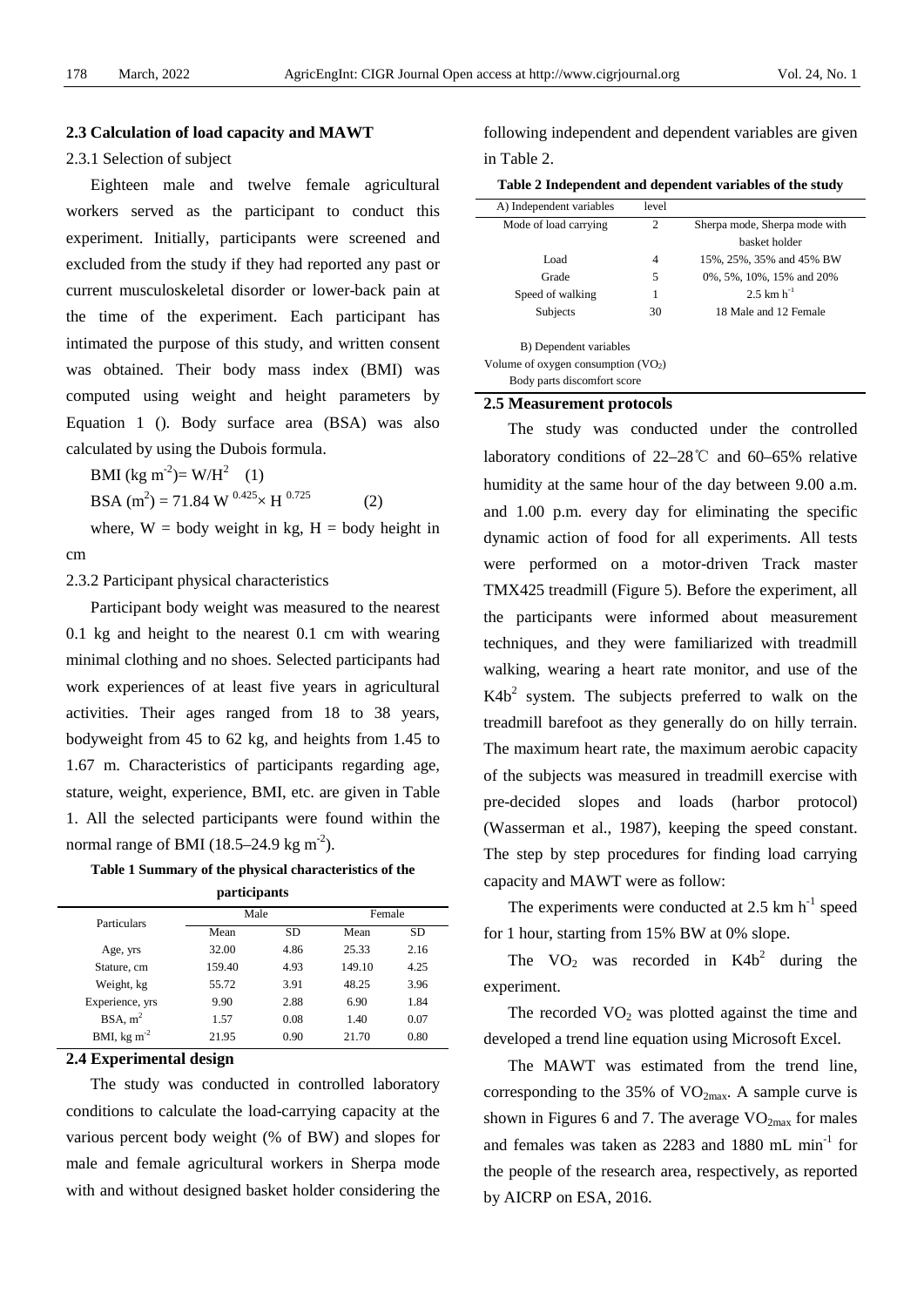The  $VO<sub>2</sub>$  at 20, 40 and 60 minutes were also noted from the trend line for analyzing the load-carrying capacity.

The same procedure was followed for all % of BW and slopes.

Further, the noted  $VO<sub>2</sub>$  was plotted against the percentage of BW, and the trend line was drawn.

From the trend line, the % of BW was calculated against 35% of  $VO<sub>2max</sub>$ .

The final recommendation was made by considering the general thumb rule of load carrying.





Figure 5 Aerobic capacity test on the treadmill after modification of basket holder



Figure 6 A sample curve for calculating MWAT at 25% body weight for male



Figure 7 A sample curve for calculating MWAT at 25% body weight for female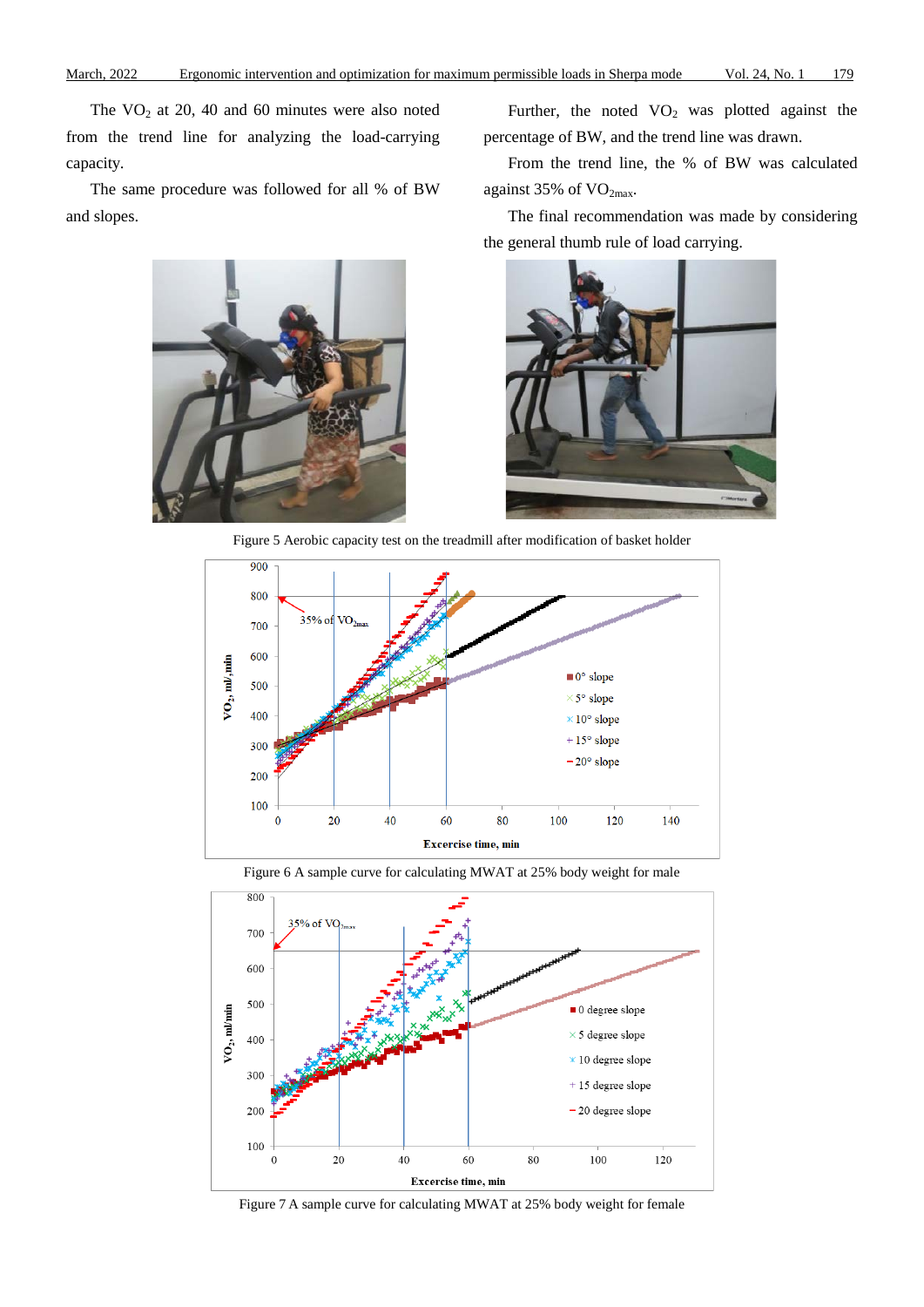# **3 Results and discussion**

# **3.1 Maximum acceptable work time**

Bink (1962) assumed that an acceptable work rate should not exceed 33% of the  $VO<sub>2max</sub>$ . Based on a study of young Indian industrial workers, On the other hand, Saha et al. (1979) suggested that  $35\%$  VO<sub>2max</sub>, as the acceptable work rate. At the same time, Maritz et al. (1961) predicted the corresponding heart rate to be 105 beats  $min^{-1}$ , with a range of 95 to 115 beats  $min^{-1}$ . In the present study, maximum acceptable work time (MAWT) for load-carrying by a male and female worker in Sherpa mode with and without basket holder was calculated based on 35% of  $VO<sub>2max</sub>$  and is presented in Table 3. The

given data in parenthesis represents the value for females. It was observed that the male could carry the load for 33 and 210 minutes in one stretch in the Sherpa model with 45% of BW at 20% slope and 15% of BW at 0% slope, respectively, whereas duration for their female counterpart is 15 and 178 minutes. There is a significant increase in the MAWT using developed basket holders for males and females. At higher load, either in slope or percentage of body weight, developed basket holder is more advantageous up to a maximum of 33% and 53% for males and females, respectively. The increase in MAWT is quite apparent because of the comfort offered using a basket holder.

|      |                                | Maximum allowable work time, min |            |            |            |            |  |  |
|------|--------------------------------|----------------------------------|------------|------------|------------|------------|--|--|
| % BW | Condition                      | 0%                               | 5%         | 10%        | 15%        | 20%        |  |  |
|      |                                | Slope                            | Slope      | Slope      | Slope      | Slope      |  |  |
|      | Sherpa mode                    | 210(178)                         | 133(118)   | 83(70)     | 71(56)     | 54(45)     |  |  |
| 15   | Sherpa mode with basket holder | 220(192)                         | 140(125)   | 87(74)     | 81(63)     | 70(55)     |  |  |
|      | Percentage increase            | 4.8(7.9)                         | 5.3(5.9)   | 4.8(5.7)   | 14.1(12.5) | 29.6(22.2) |  |  |
|      | Sherpa mode                    | 126(124)                         | 90(84)     | 60(57)     | 51(46)     | 42(39)     |  |  |
| 25   | Sherpa mode with basket holder | 137(129)                         | 100(90)    | 68(60)     | 63(55)     | 53(46)     |  |  |
|      | Percentage increase            | 8.7(4.0)                         | 11.1(7.1)  | 13.3(5.3)  | 23.5(19.6) | 26.2(17.9) |  |  |
|      | Sherpa mode                    | 120(88)                          | 77(62)     | 49(44)     | 42(37)     | 32(34)     |  |  |
| 35   | Sherpa mode with basket holder | 133(90)                          | 89(64)     | 56(49)     | 51(42)     | 44(40)     |  |  |
|      | Percentage increase            | 10.8(2.3)                        | 15.6(3.2)  | 14.3(11.4) | 21.4(13.5) | 37.5(17.6) |  |  |
|      | Sherpa mode                    | 85(59)                           | 59(36)     | 42(22)     | 38(19)     | 33(15)     |  |  |
| 45   | Sherpa mode with basket holder | 91(64)                           | 68(41)     | 51(27)     | 46(25)     | 44(23)     |  |  |
|      | Percentage increase            | 7.1(8.5)                         | 15.3(13.9) | 21.4(22.7) | 21.1(31.6) | 33.3(53.3) |  |  |

| Table 3 Maximum allowable work time at different slopes for male (female) workers |  |  |
|-----------------------------------------------------------------------------------|--|--|
|-----------------------------------------------------------------------------------|--|--|

# **3.2 Optimization of load carrying capacity**

The calculated value of  $VO<sub>2</sub>$  at 20, 40 and 60 minutes of exercise is tabulated for different slopes and bodyweight presented in Table 4. The  $VO<sub>2</sub>$  was further plotted against the percentage of body weight and a trendline was drawn. Sample curves with trend line equations at various slopes for with and without basket holder representing for male and female for medium duration work are shown in Figures 8-11, respectively. From these trend lines, the percentage of body weight was calculated against  $35\%$  of VO<sub>2max</sub> and presented in Table 5. The calculated value was found up to 202% of their body weight, which was based on only their aerobic capacity and may not be suitable physically. Therefore, further criteria i.e. maximum recommended load for short, medium, and long duration, should not exceed 50%, 40%, and 35% of their body weight were imposed. Based on these criteria, the final recommendation for maximum load-carrying capacity is given in Table 6. It was observed that both males and females could carry 50% of their body weight up to 10% slope for a short duration. However, for a medium and long duration, males and females can carry an equal percentage of body weight at 5% and 0% slope, respectively.

Further, a female is not recommended (NR) to carry any load at 20% slope at a stretch of 1-hour duration. However, Soule et al. (1978) recommended that soldiers could carry up to 50.0 kg load (69.5% of body weight) at slow walking speed  $(3.2 \text{ km h}^{-1})$ . Similarly, for Indian porters, Samanta et al. (1987) suggested 41, 23, 21 and 11 kg as the maximum permissible weight at 5 km  $h^{-1}$  for the age groups 20-29, 30-39, 40-49 and above 50 years, respectively. Maiti and Ray (2004) recommended that the maximum load limit value for adult Indian women workers be 15.0 kg.

Further, the comparative benefit of basket holders in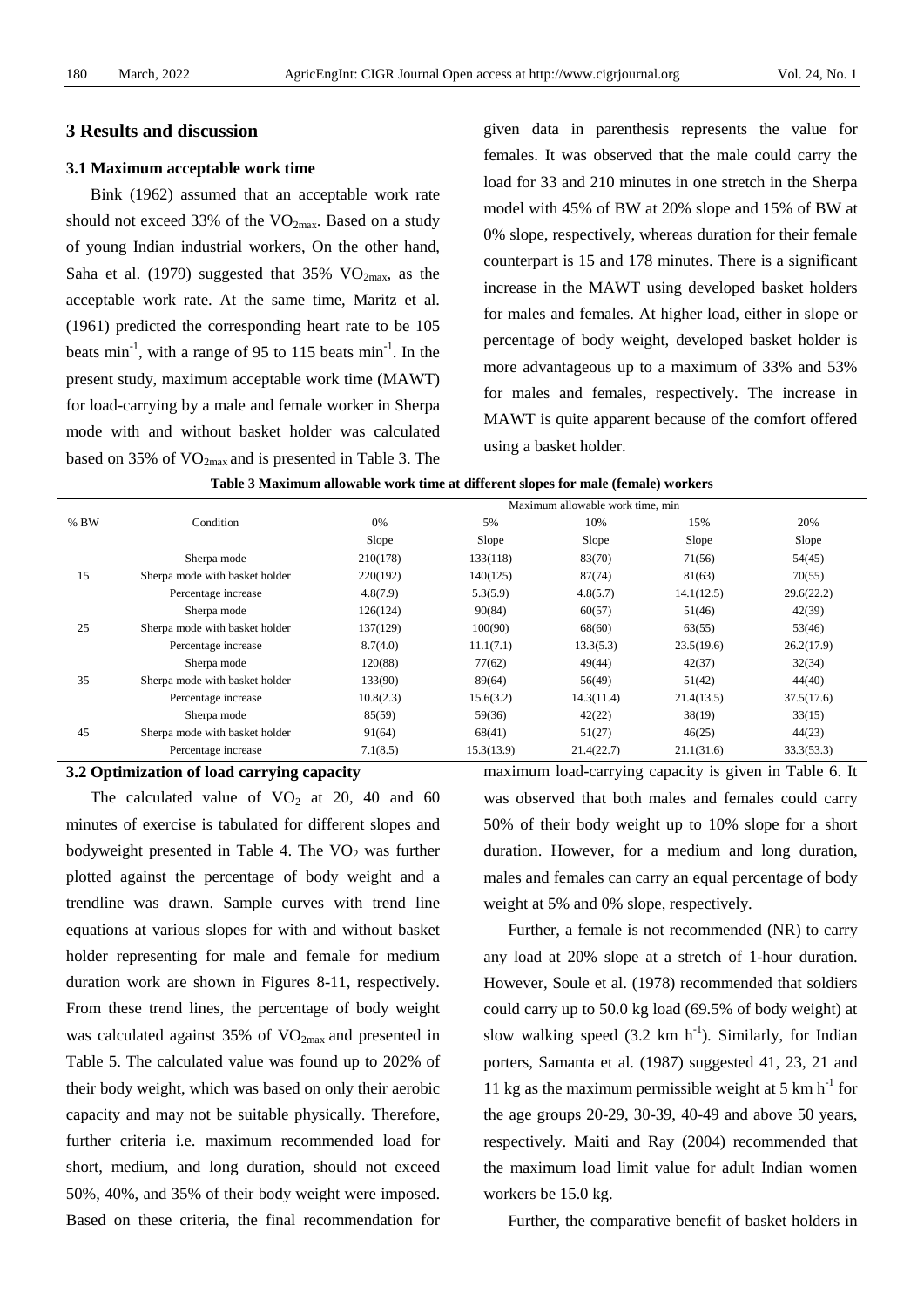terms of maximum load-carrying capacity compared to the existing method is presented in Figure 12. It was noted that the maximum benefit of basket holder in terms of workout put was observed for a long duration. The female can take up to 23% of BW at 20 % slope, which was not recommended without a basket holder. Further, the male can increase their carrying capacity

from 17% to 25% of BW at 20% slope for a 1-hour duration. For females, the benefit was observed at 15% and 20%, 10%, 15% and 20%, and 5%, 10%, 15%, and 20% slope for a short, medium, and long duration. However, the male benefit was observed at 10%, 15% and 20% for long and 20% for medium only.

| Table 4 VO, values for male and (female) subjects at different times of experiment for various slope and body weight with and |
|-------------------------------------------------------------------------------------------------------------------------------|
| without basket holder                                                                                                         |

|               |               |                 | $VO_2$ , mL min <sup>-1</sup> |          |           |            |            |
|---------------|---------------|-----------------|-------------------------------|----------|-----------|------------|------------|
| Duration, min | Condition     | %BW             | 0%                            | 5%       | 10%       | 15%        | 20%        |
|               |               |                 | Slope                         | Slope    | Slope     | Slope      | Slope      |
|               |               | $\overline{15}$ | 325(296)                      | 367(318) | 385(331)  | 374(333)   | 360(328)   |
|               | With basket   | 25              | 364(315)                      | 375(335) | 425(352)  | 397(386)   | 416(374)   |
|               | holder        | 35              | 387(337)                      | 410(353) | 452(396)  | 454(394)   | 462(414)   |
| 20            |               | 45              | 393(413)                      | 439(476) | 471(550)  | 473(587)   | 473(608)   |
|               |               | 15              | 301(302)                      | 313(334) | 367(376)  | 398(401)   | 486(437)   |
|               | Without       | 25              | 383(325)                      | 392(357) | 430(405)  | 471(425)   | 554(467)   |
|               | basket holder | 35              | 391(351)                      | 416(384) | 519(441)  | 541(466)   | 600(600)   |
|               |               | 45              | 440(431)                      | 475(480) | 520(591)  | 560(683)   | 650(779)   |
|               |               | 15              | 363(339)                      | 425(383) | 508(444)  | 502(472)   | 533(485)   |
|               | With basket   | 25              | 453(376)                      | 484(403) | 572(498)  | 591(556)   | 646(582)   |
|               | holder        | 35              | 439(419)                      | 505(479) | 655(581)  | 671(603)   | 745(652)   |
|               |               | 45              | 517(524)                      | 596(652) | 683(804)  | 734(1004)  | 753(1134)  |
| 40            |               | 15              | 341(345)                      | 457(399) | 558(488)  | 577(542)   | 675(599)   |
|               | Without       | 25              | 412(391)                      | 532(443) | 629(547)  | 680(585)   | 788(654)   |
|               | basket holder | 35              | 462(428)                      | 562(499) | 719(618)  | 753(658)   | 897(709)   |
|               |               | 45              | 528(535)                      | 621(694) | 751(946)  | 815(1056)  | 908(1289)  |
|               |               | 15              | 406(392)                      | 497(452) | 639(561)  | 654(611)   | 728(683)   |
|               | With basket   | 25              | 521(514)                      | 618(625) | 832(748)  | 933(806)   | 1065(904)  |
|               | holder        | 35              | 514(439)                      | 617(531) | 732(676)  | 775(736)   | 873(810)   |
|               |               | 45              | 629(626)                      | 736(861) | 894(1277) | 980(1464)  | 1049(1718) |
| 60            |               | 15              | 388(396)                      | 534(471) | 680(604)  | 727(671)   | 836(776)   |
|               | Without       | 25              | 431(453)                      | 680(537) | 895(690)  | 1003(766)  | 1197(871)  |
|               | basket holder | 35              | 535(519)                      | 623(631) | 787(771)  | 861(856)   | 1004(942)  |
|               |               | 45              | 649(659)                      | 775(896) | 961(1290) | 1054(1500) | 1192(1828) |



Figure 8 Trend line of  $VO_2$  and % of BW with basket holder for male for medium duration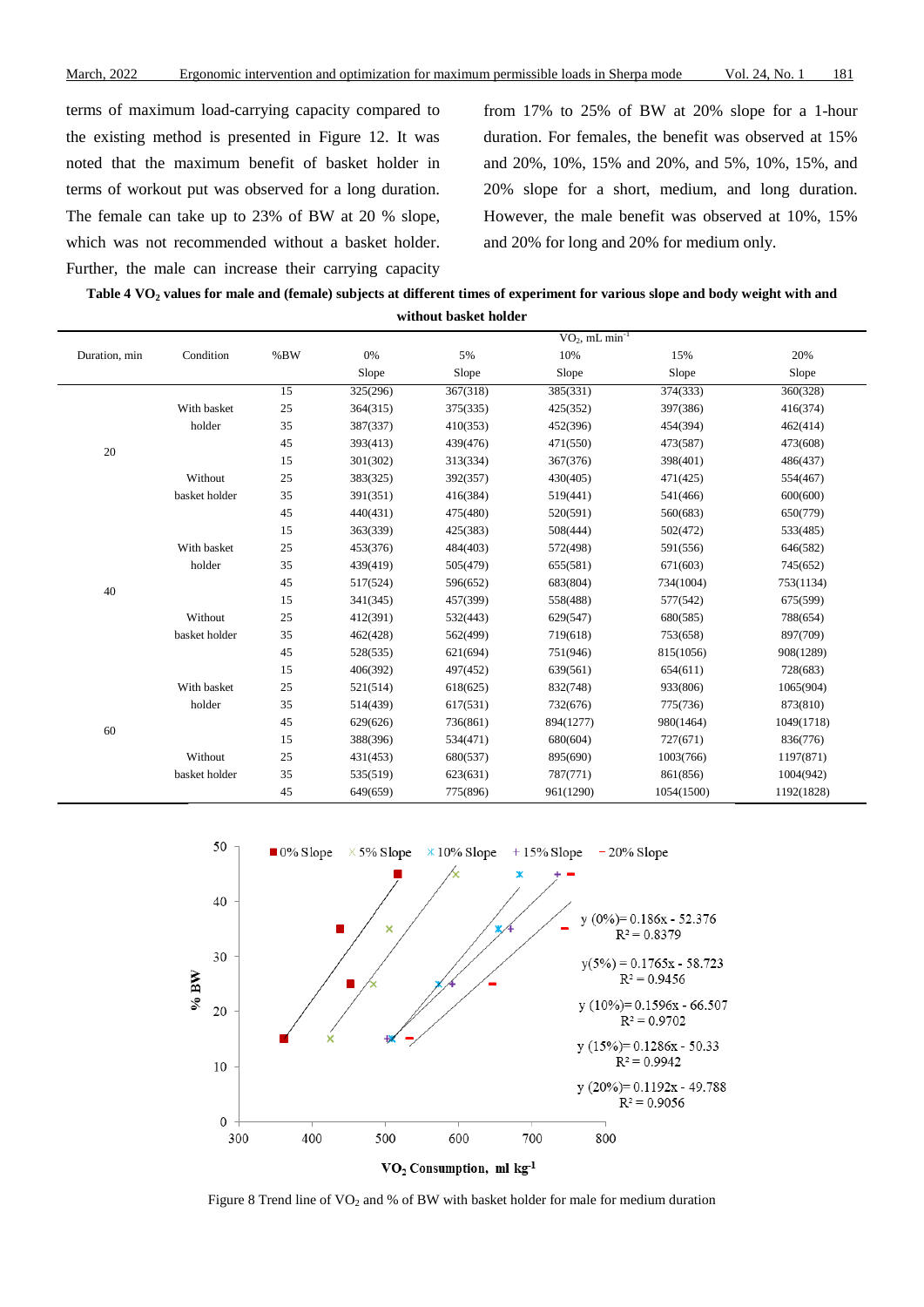

Figure 9 Trend line of  $VO_2$  and % of BW with basket holder for female for medium duration



 $\rm VO_{2}$  Consumption, ml min<sup>-1</sup>

Figure 10 Trend line of  $VO_2$  and % of BW without basket holder for male for medium duration



Figure 11 Trend line of  $VO<sub>2</sub>$  and % of BW without basket holder for female for medium duration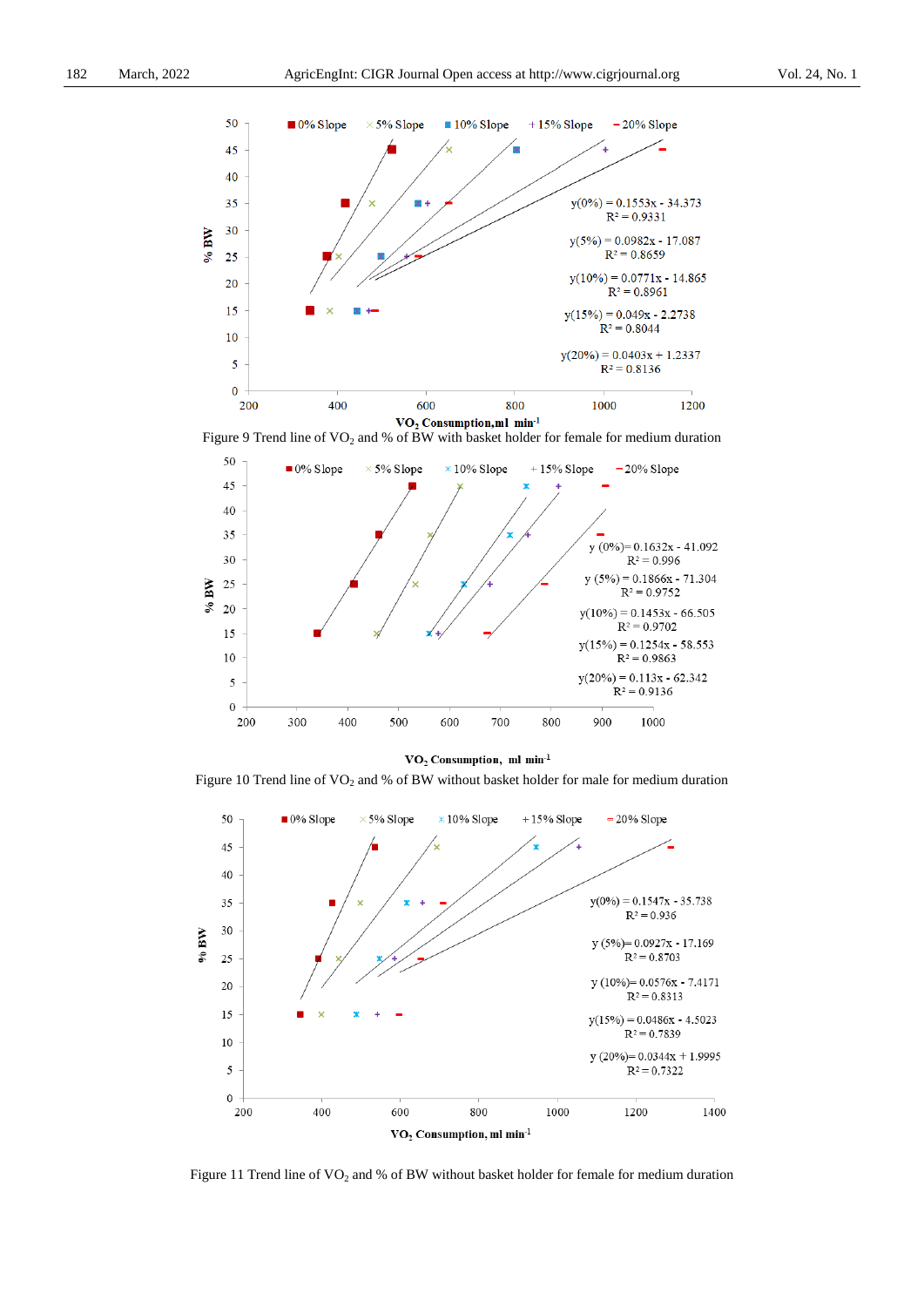| Table 5 Load-carrying capacity based on $35\%$ of $\rm VO_{2max}$ for male (female) |  |  |
|-------------------------------------------------------------------------------------|--|--|
|-------------------------------------------------------------------------------------|--|--|

|                   |                                | Load carrying capacity (%BW) |         |         |         |         |  |
|-------------------|--------------------------------|------------------------------|---------|---------|---------|---------|--|
| Working time, min | Condition                      | 0%                           | 5%      | 10%     | 15%     | 20%     |  |
|                   |                                | Slope                        | Slope   | Slope   | Slope   | Slope   |  |
| 20                | Sherpa mode                    | 119(95)                      | 105(79) | 86(54)  | 82(44)  | 72(37)  |  |
|                   | Sherpa mode with basket holder | 202(138)                     | 183(99) | 154(77) | 132(69) | 120(66) |  |
| 40                | Sherpa mode                    | 89(65)                       | 78(43)  | 48(30)  | 42(27)  | 29(24)  |  |
|                   | Sherpa mode with basket holder | 96(90)                       | 82(61)  | 61(47)  | 52(37)  | 45(33)  |  |
| 60                | Sherpa mode                    | 62(46)                       | 46(31)  | 27(23)  | 23(21)  | 17(NR)  |  |
|                   | Sherpa mode with basket holder | 67(61)                       | 53(41)  | 32(29)  | 28(27)  | 23(25)  |  |

**Table 6 Recommended load-carrying capacity at different slopes for male (female)**

|            |                                | Load carrying capacity, % BW |        |        |        |        |  |
|------------|--------------------------------|------------------------------|--------|--------|--------|--------|--|
| Time (min) | Condition                      | 0%                           | 5%     | 10%    | 15%    | 20%    |  |
|            |                                | Slope                        | Slope  | Slope  | Slope  | Slope  |  |
| 20         | Sherpa mode                    |                              | 50(50) |        | 50(44) | 50(37) |  |
|            | Sherpa mode with basket holder |                              |        | 50(50) |        |        |  |
| 40         | Sherpa mode                    | 40(40)                       |        | 40(30) | 40(27) | 29(24) |  |
|            | Sherpa mode with basket holder |                              | 40(40) |        | 40(37) | 40(33) |  |
| 60         | Sherpa mode                    | 35(35)                       | 35(31) | 27(23) | 23(21) | 17(NR) |  |
|            | Sherpa mode with basket holder | 35(35)                       |        | 32(29) | 28(27) | 25(23) |  |





Note: S\_15: Short duration with 15% BW; M\_10: Medium duration with 10% BW; L\_5: Long duration with 5% BW; and so on

# **3.3 Load reduction in forehead**

The effect of shoulder strap in reducing the load from the forehead was analyzed at three different postures (i) normal posture  $(0^{\circ})$ , (ii) slightly bending posture  $(25^{\circ})$ , and (iii) maximum bending posture  $(35^{\circ})$ . The measurement view is shown in Figure 13. The forces in the straps for the forehead were measured with load cells with and without shoulder support at four

The measured force is presented in Figure 14. It was observed that a significant amount of force is taken by the shoulder in all the postures. Further, it was concluded that an average of 84%, 54% and 48% load was reduced from the forehead in postures 1, 2 and 3, respectively. The force reduced from the forehead is transferred to the shoulder.

different loads in the basket.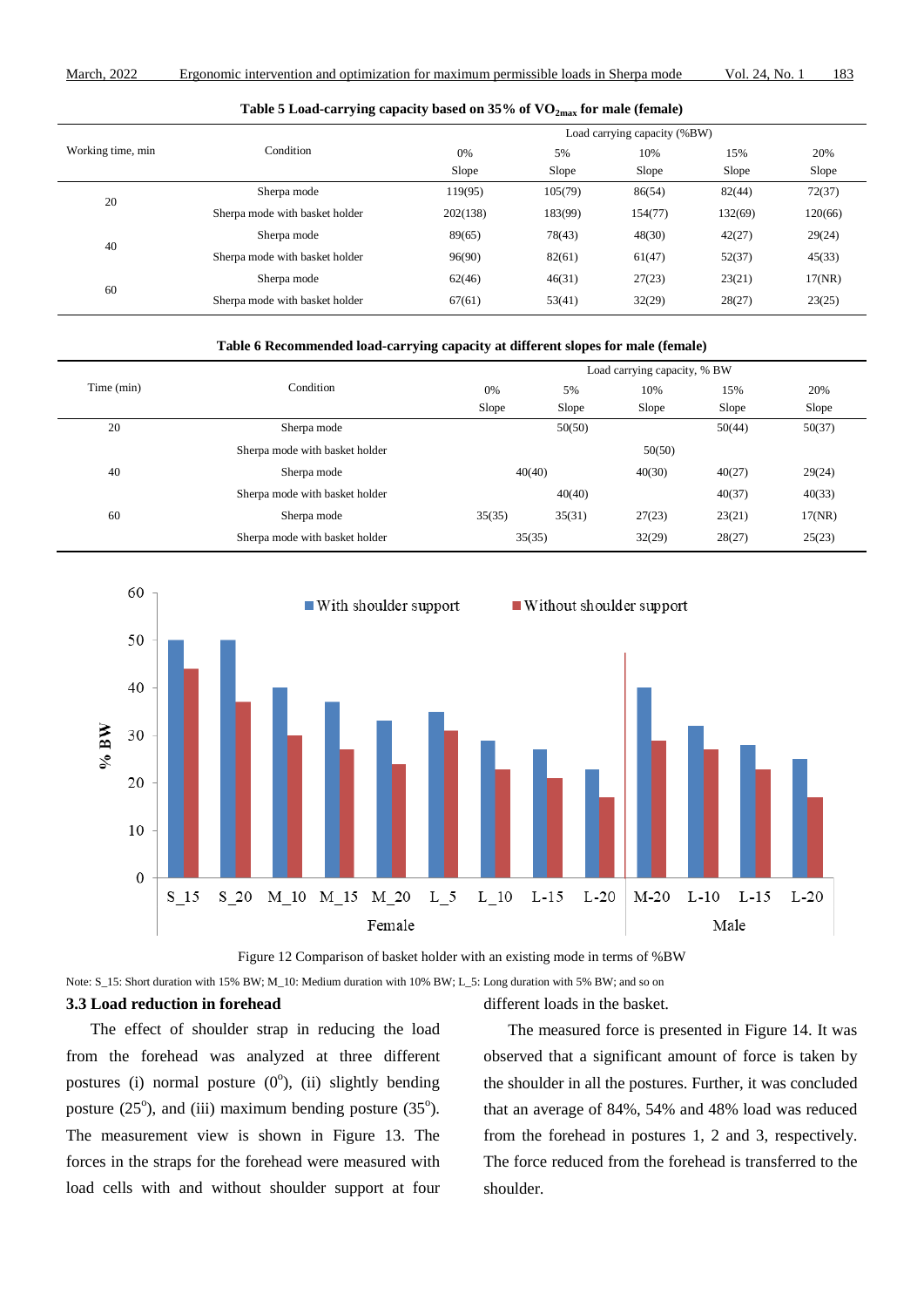

 $P1$  P2 P3

Figure 13 Three different postures for experiments





Figure 14 Load distribution on the head with and without backpack during load carrying

#### **3.4 Body part discomfort analysis (BPD)**

The assessment of uneasiness is valuable information for determining the physical match between workers and their work. To identify body parts where the pain was experienced during treadmill walking with the Sherpa method, the original body chart of Corlett and Bishop (1976) has been modified and divided body map into various segments, as shown in Figure 15.

Before the experiment, the subjects were acquainted with the measurement of work-related body parts discomfort scores.

The psychophysical measurement system used in the study was a five-point scale of perceived exertion (RPE) rating. Work-related body part discomfort scores used in

this experiment are 1: Very light; 2: Light; 3: Moderately heavy; 4: Heavy; and 5: Very heavy.

The regions for evaluating body part discomfort score are shown in Figure 15. In the map, the body diagram was divided into 13 regions numbered for convenient reference and identification.

At the start of the work, the subject was asked about discomfort, if any. At the end of the experiment, the subject was asked to indicate their exertion or discomfort on RPE.

The same procedure was followed for other subjects in the whole experiment. The values obtained for all the subjects were averaged to get mean values.

The mean discomfort score was plotted with the help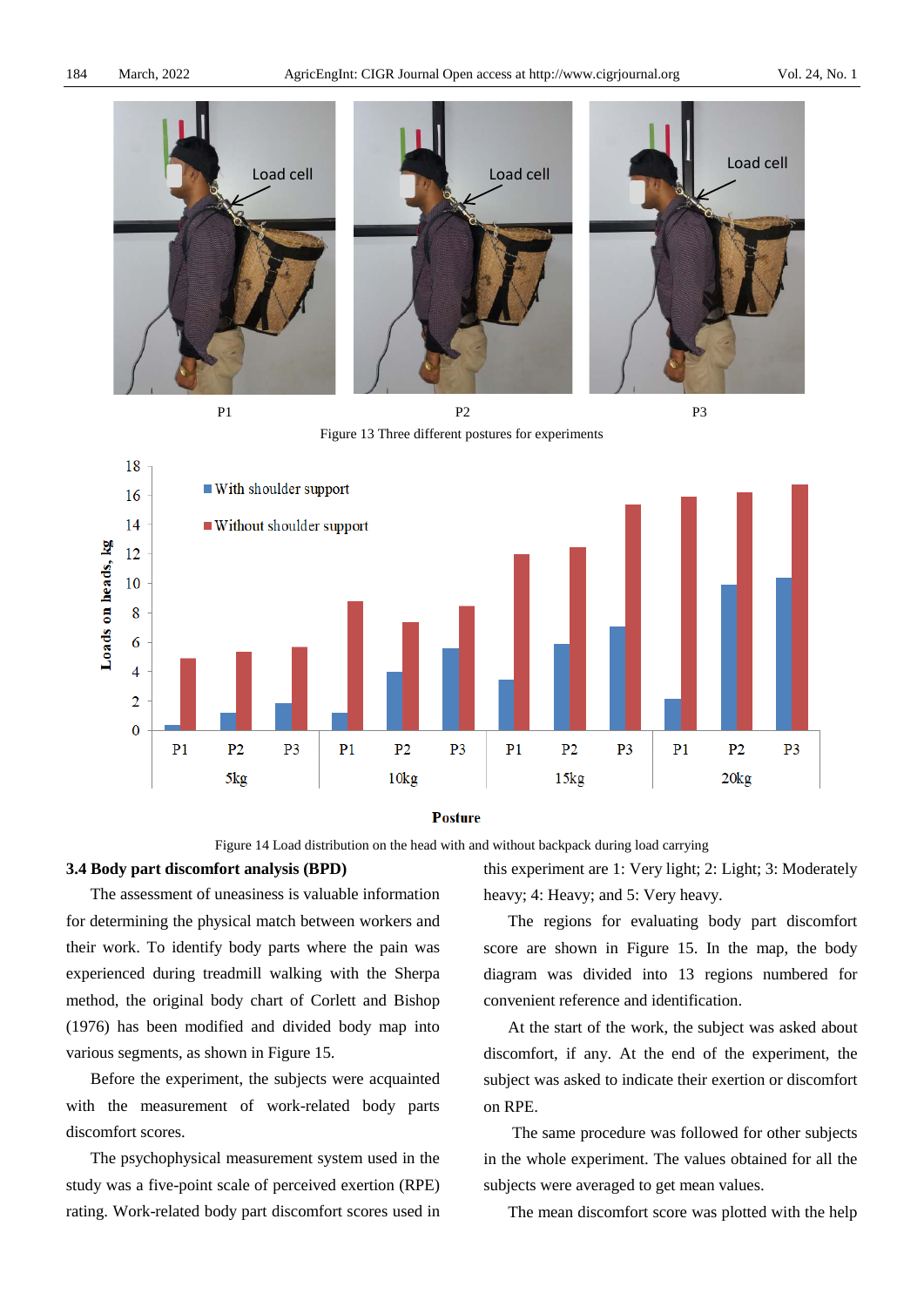of the bar diagram, as shown in Figure 16. There were several regions where the participants experienced discomfort in the Sherpa method of load carriage. The regional body pain scores ranged between 0-4, except for the head and neck. The highest rating was given for the forehead and neck. Use of developed head strap and basket holder, musculoskeletal disorder significantly reduced compared to an existing design. In the modified design, discomfort rating was given significantly lower values for forehead and neck. Figure 15 Body map for evaluation of work-related body part



discomfort score



 $\blacksquare$  Without  $\blacksquare$  With

# **4 Conclusions**

The present study is the first of its approach in recommending the optimum load for agricultural workers. The recommendations of permissible load carriage for the male at 50% of their body weight for a short duration and minimum 17% of their body weight at 20% slope for a long duration with the comfortable walking condition as prevailed in the laboratory. Female is not recommended to carry the load at 20% slope for a

long duration. However, they can take 24% and 37% of BW at 20% slope for a medium and short duration. The MAWT was also recommended for different slopes. The male can carry the load for 33 and 210 minutes in one stretch in the Sherpa model with 45% of BW at 20% slope and 15% of BW at 0% slope, respectively, whereas the duration for their female counterpart is 15 and 178 minutes.

An adjustable basket holder for the Sherpa mode of

<sup>1:</sup> Very light; 2: Light; 3: Moderately heavy; 4: Heavy; and 5: Very heavy. Figure 16 Discomfort scores in Sherpa method with and without basket holder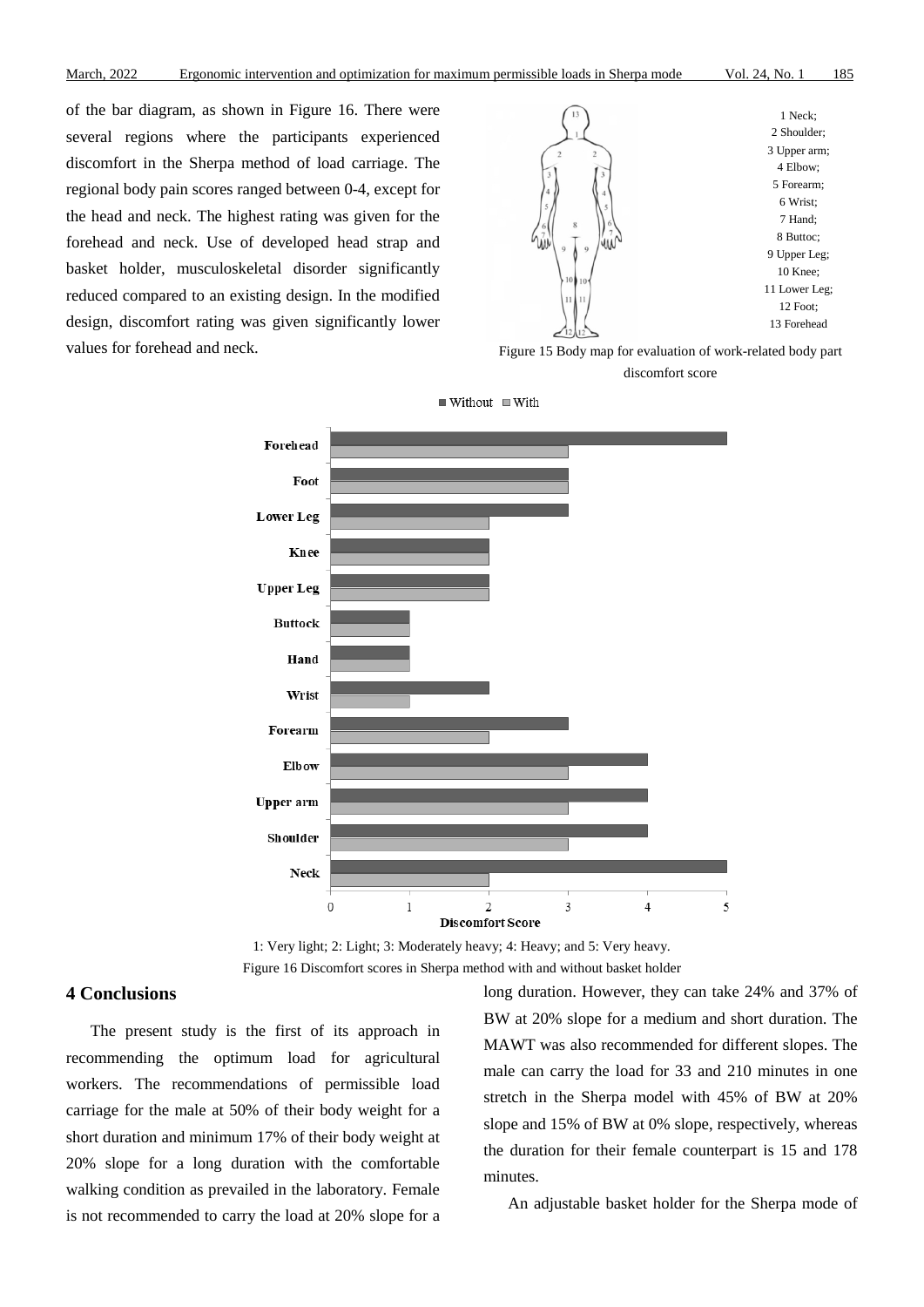load-carrying with shoulder support was developed, accommodating different types of the basket. The shoulder support reduced the forehead load by 48% to 84% at the different postures of workers. It was observed that maximum enhancement in load carrying for males and females with basket holders was 47% and 23%, at 20% slope for a longer duration of work, respectively. A significant reduction in body part discomfort was also observed at the forehead and neck.

## **References**

- Bastien, G. J., B. Schepen, P. A. Willems, and N. C. Heglund. 2005. Picking the best speed-load combination in backpack load carrying. *Computer Methods in Biomechanics and Biomedical Engineering*, 8(S1): 19–20.
- Bink, B. 1962. The physical working capacity in relation to working time and age. *Ergonomics*, 5(1): 25-28.
- Burton, K. A., R. D. Clarke, T. D. McClune, M. K. Tillotson. 1996. The natural history of low back pain in adolescents. *Spine*, 21(20): 2323-2328.
- Corlett, E. N., and R. P. Bishop. 1976. A technique for assessing postural discomfort. *Ergonomics*, 19(2): 175-182.
- Foster, C., and A. Lucia. 2007. Running Economy: the forgotten factor in elite performance. *Sports Medicine*, 37 (4–5): 316–319.
- Goh, J. H., A. Thambyah, and K. Bose. 1998. Effects of varying backpack loads on peak forces in the lumbosacral spine during walking. *Clinical Biomechanics*, 13(1): S26-S31.
- Holewijn, M. 1990. Physiological strain due to load carrying. *European Journal of Applied Physiology and Occupational Physiology*, 61(3): 237-245.
- Hong, Y., J. Li, A. Wong, and P. Robinson. 2000. Effects of load carriage on heart rate, blood pressure and energy expenditure in children. *Ergonomics*, 43(6): 717-727.
- Keren, G., Y. Epstein, A. Magazanik, and E. Sohar. 1981. The energy cost of walking and running with and without a backpack load. *European Journal of Applied Physiology and Occupational Physiology*, 46(3): 317–324.
- Knapik, J., E. Harman, and K. Reynolds. 1996. Load carriage using packs: a review of physiological, biomechanical and medical aspects. *Applied Ergonomics*, 27(3): 207–216.
- Liu, B. S. 2007. Backpack load positioning and walking surface slope effects on physiological responses in infantry soldiers. *International Journal of Industrial Ergonomics*, 37(9-10): 754–760.
- Lloyd, R., and C. B. Cooke. 2000. The oxygen consumption associated with unloaded walking and load carriage using two different backpack designs. *European Journal of*

*Applied Physiology*, 81(6): 486–492.

- Maiti, R., and G. G. Ray. 2004. Manual lifting load limit equation for adult Indian women workers based on physiological criteria. *Ergonomics*, 47(1): 59-74.
- Maritz, J. S., J. F. Morrison, J. Peter, N. B. Strydom, and C. H. Wyndham. 1961. A practical method of estimating an individual's maximal oxygen intake. *Ergonomics*, 4(2): 97- 122.
- Negrini, S., R. Carabalona, G. Pinochi, R. Malengo, and P. Sibilla. 1998. Backpack and back pain in school children: is there a direct relationship? *The Journal of Bone and Joint Surgery-British*, 80(3S): 247.
- Patel, T., S. Karmakar, J. Sanjog, S. Kumar, and A. Chowdhury. 2013. Socio-economic and environmental changes with transition from shifting to settled cultivation in North-Eastern India: an ergonomics perspective. *International Journal of Agricultural Science and Research*, 3(2): 117- 136.
- Patel, T., R. L. Moraru, K. P. Vidhu, A. Kumar, and W. A. Singh. 2016. Physiological and perceptual responses in the Sherpa method of carrying loads: Role of hip belt and shoulder strap supports. *CIGR Journal*, 18(4): 157-164.
- Quesada, P. M., L. J. Mengelkoch, R. C. Hale, and S. R. Simon. 2000. Biomechanical and metabolic effects of varying backpack loading on simulated marching. *Ergonomics*, 43(3): 293–309.
- Robertson, R. J., C. J. Caspersen, T. G. Allison, G. S. Skrinar, R. A. Abbott, and K. F. Metz. 1982. Differentiated perceptions of exertion and energy cost of young women while carrying loads. *European Journal of Applied Physiology and Occupational Physiology*, 49(1): 69-78.
- Saha, P. N., S. R. Datta, P. K. Banerjee, and G. G. Narayane. 1979. An acceptable workload for Indian workers. *Ergonomics*, 22(9): 1059-1071.
- Samanta, A., S. R. Datta, B. N. Roy, A. Chatterjee, and P. K. Mukherjee. 1987. Estimation of maximum permissible loads to be carried by Indians of different ages. *Ergonomics*, 30(5): 825–831.
- Simpson, R. J., S. M. Graham, C. Connaboy, R. Clement, L. Pollonini, G. D. Florida-James. 2017. Blood lactate thresholds and walking/running economy are determinants of backpack-running performance in trained soldiers. *Applied Ergonomics*, 58(January): 566–572.
- Soule, R. G., K. B. Pandolf, and R. F. Goldman. 1978. Energy expenditure of heavy load carriage. *Ergonomics*, 21(5): 373–381.
- Stuempfle, K. J., D. G. Drury, and A. L. Wilson. 2004.Effect of load position on physiological and perceptual responses during load carriage with an internal frame backpack. *Ergonomics*, 47(7): 784-789.